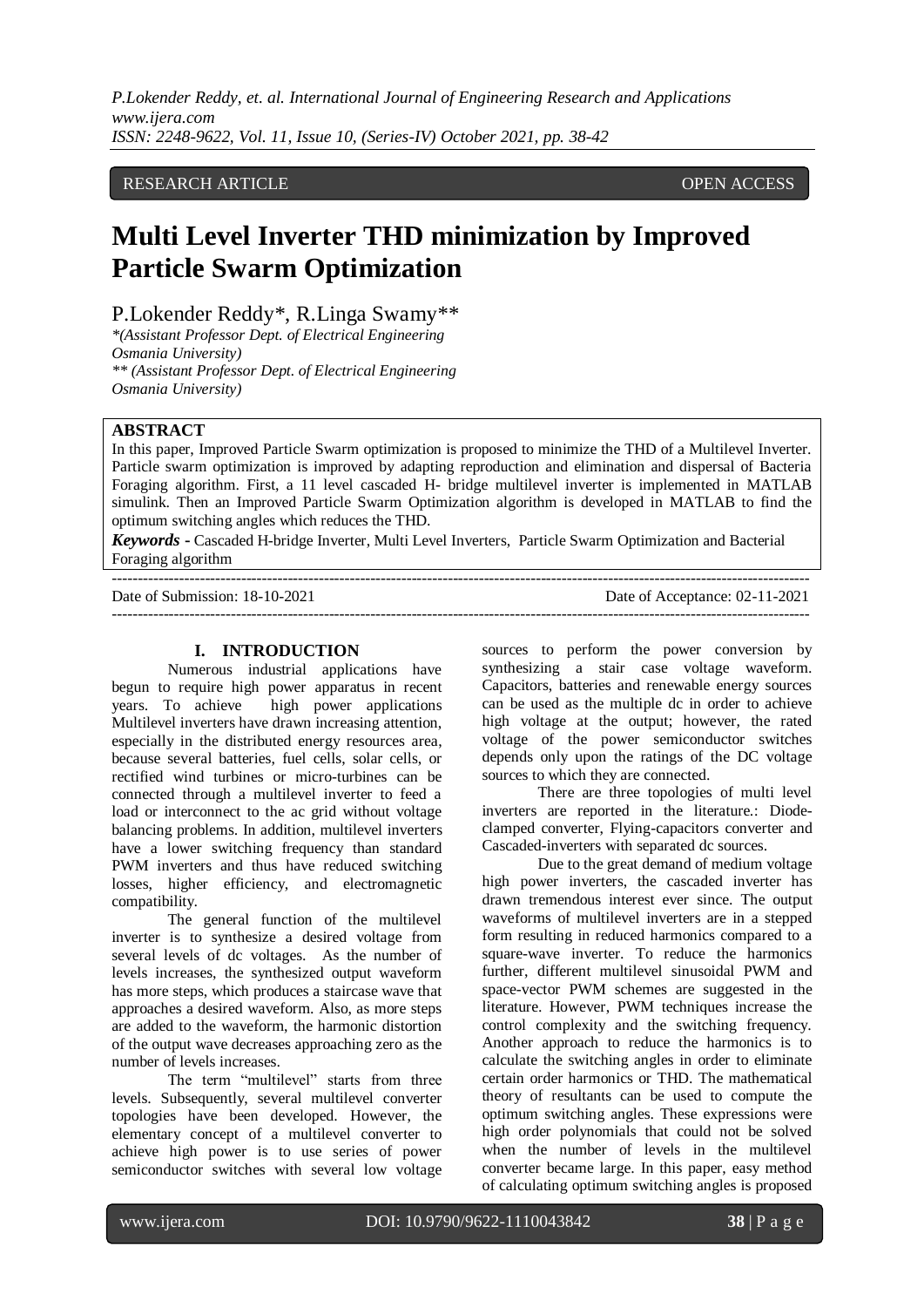*P.Lokender Reddy, et. al. International Journal of Engineering Research and Applications www.ijera.com ISSN: 2248-9622, Vol. 11, Issue 10, (Series-IV) October 2021, pp. 38-42*

by Improved Particle Swarm Optimization method.

## **II. CASCADED H-BRIDGE INVERTER.**

A cascaded H-Bridge inverter consists of a series of H-bridge (single phase, full bridge) inverter units. The general structure of multilevel inverter is to synthesize a desired voltage waveforms from several separate DC sources (SDCS)s which may be obtained from batteries, fuel cells or solar cells. Fig 1 shows the basic structure of a single phase cascaded H-bridge inverter with SDCSs. Each SDCS is connected to an H-bridge inverter. The AC terminal voltages of different level inverters are connected in series. Unlike Diode clamped or flying capacitors inverter, the cascaded inverter does not require voltage clamping diodes or voltage balancing capacitors.



Fig 1. Single H-bridge cell topology.



Switching state  $S1 = 0$  &  $V_{ag1} = -V_{dcla}$ 



Switching state  $S2 = 1 \& Vag1 = 0$ 



Switching state S1 = 0 &  $V_{\text{ag1}} = V_{\text{dcla}}$ Fig 2. switching states of H-bridge cell

Figure 2 illustrates the switching states of one cascaded H-bridge topology which produces three unique output voltages -Vdcla , 0 ,Vdcla . In accordance with the convention used here, the lowest switching state  $(S1 = 0)$  will be labelled state 0 and for the switching states  $S2 = 1$ ,  $S3 = 2$ produces output voltages  $Vag1 = 0$ ,  $Vag1 = Vdcla$ respectively.

The Fig. 3 shows the staircase 2m+1 levels output voltage of inverter where m is the number of separated DC sources in the one leg of H-bridge inverter. Three phase configuration can be formed by connecting three number of inverters in Y or  $\Delta$ . In the terms of eliminating undesired higher order harmonics, switching angels shown in Fig. 2.5 must be calculated such that the voltage total harmonic distortion reduces to minimum.

The AC output of each level's full-bridge inverter is connected in series such that the synthesized voltage waveform is the sum of all of the individual inverter outputs. The number of output phase voltage levels in a cascade multilevel inverter is then  $2s + 1$ 

Where  $S =$  number of dc sources

 $m =$  number of levels

For an 11-level cascaded multilevel inverter with five SDCSs and five full bridges is shown in Figure 4.With enough levels and an appropriate switching algorithm, the multilevel inverter results in an output voltage that is almost sinusoidal. Figure 4 also shows the synthesized phase voltage waveform of a 7 level cascaded inverter with three SDCSs.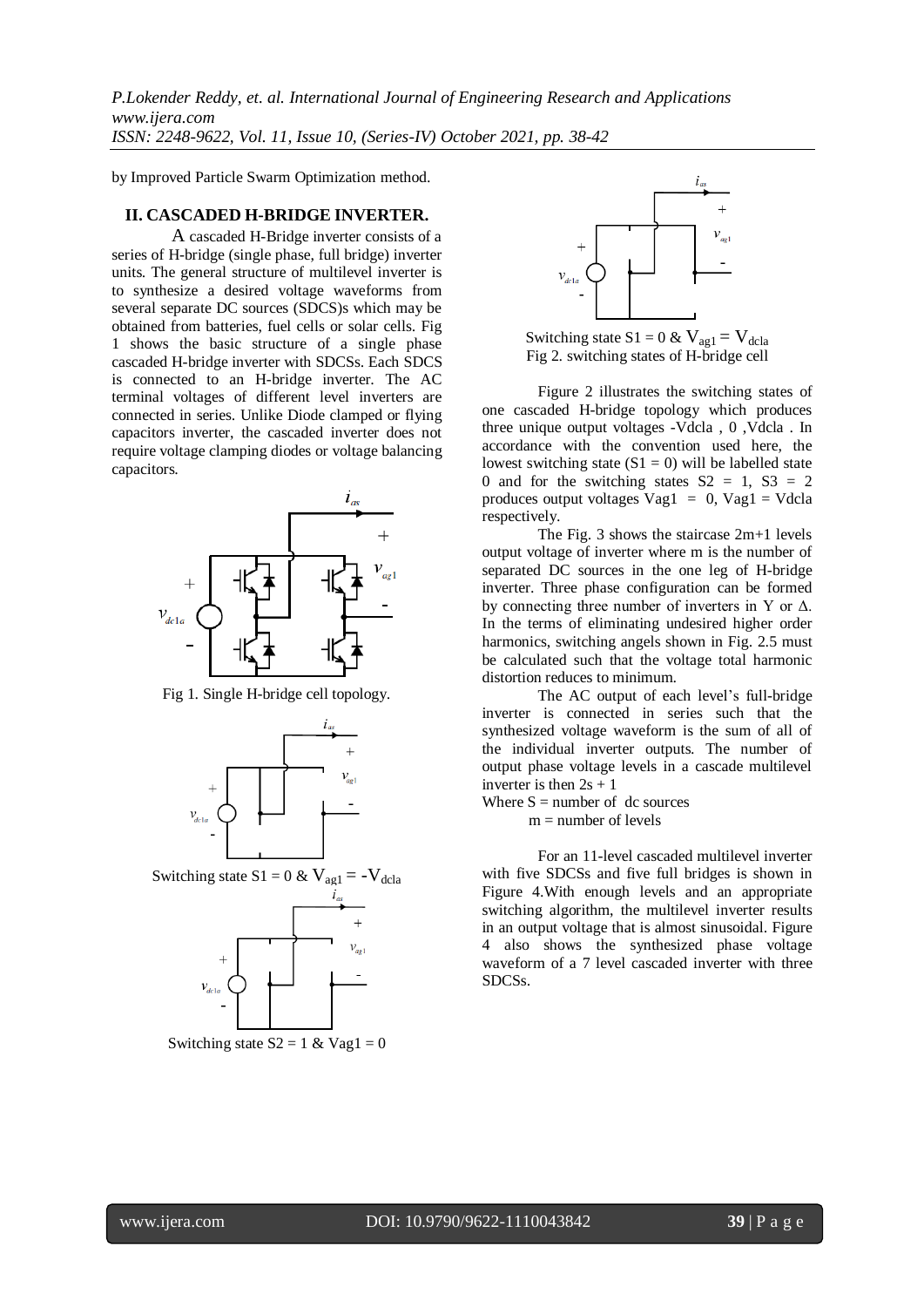

Figure 3. A 2m+1 levels H-bridge inverter structure with m separated dc sources and the stair case output phase voltage

The phase output voltage is synthesized by sum of five inverter output voltages Vao = V1+V2+V3+V4+V5. Each bridge could produce voltages of 0, +Vdc and –Vdc which depend on the state of four power switches, Q11, Q12, Q13 and Q14. Using the fig 2.6 turning on Q11 and Q13 yields Vdc, turning on Q12 and Q14 yields -Vdc turning on of any two switches of same leg yields 0 voltage which is represented in table 2.1. Similarly AC output voltage at each level can be obtained in the same manner.

Table 2.1 Switching states of each cascaded Hbridge inverter

| $\frac{1}{2}$ |     |     |     |             |  |  |  |  |
|---------------|-----|-----|-----|-------------|--|--|--|--|
| Q11           | Q12 | Q13 | Q14 | O/p Voltage |  |  |  |  |
|               |     |     | 0   | Vdc         |  |  |  |  |
|               |     |     |     |             |  |  |  |  |
|               |     |     |     |             |  |  |  |  |
|               |     |     |     | -Vdc        |  |  |  |  |

Each cascaded H-bridge inverter generates a quasi square wave output by shifting its positive and negative leg switching timings. It should be noted that each switching device always conducts at 180 degrees (or half cycle).

Together, all cascaded H-bridge forms the output voltage waveform, as shown in Figure 4. For THD

optimization, the switching angles θ1, θ2, θ3, θ4, θ5 must be selected so that THD is minimized.



Figure 4: 11 level inverter and output waveforms

# **III. IMPROVED PARTICLE SWARM OPTIMIZATION ALGORITHM**

## **3.1. Particle swarm Optimization**

Particle swarm optimization (PSO) is one of the most popular evolutionary computation techniques developed by Dr. Eberhart and Dr. Kennedy in 1995. It is inspired by the bird flocking, where each bird adjusts it's velocity based on the bird which is near to the food. PSO algorithm begins with a population of particles, where each particle is potential solution. The initial population is improved by adding velocity, which is determined based on the difference between the particle and it's personal best (pbest) through iterations and also the difference between the particle and the overall best (gbest)[10]. In comparison to the other evolutionary computation techniques, PSO is simple because fewer parameters to control and it has faster convergence.

**3.2. Improved PSO algorithm:** Original PSO algorithm has the problem of stagnation of population too quickly. To overcome this, PSO is added with reproduction and elimination and dispersion of BFA. Elimination and dispersion gives new solutions, so this avoids stagnation problem. The tumble direction in chemotactic movement of BFA is calculated by using global best and each bacteria personal best as done in PSO. It avoids complex calculations and also randomness which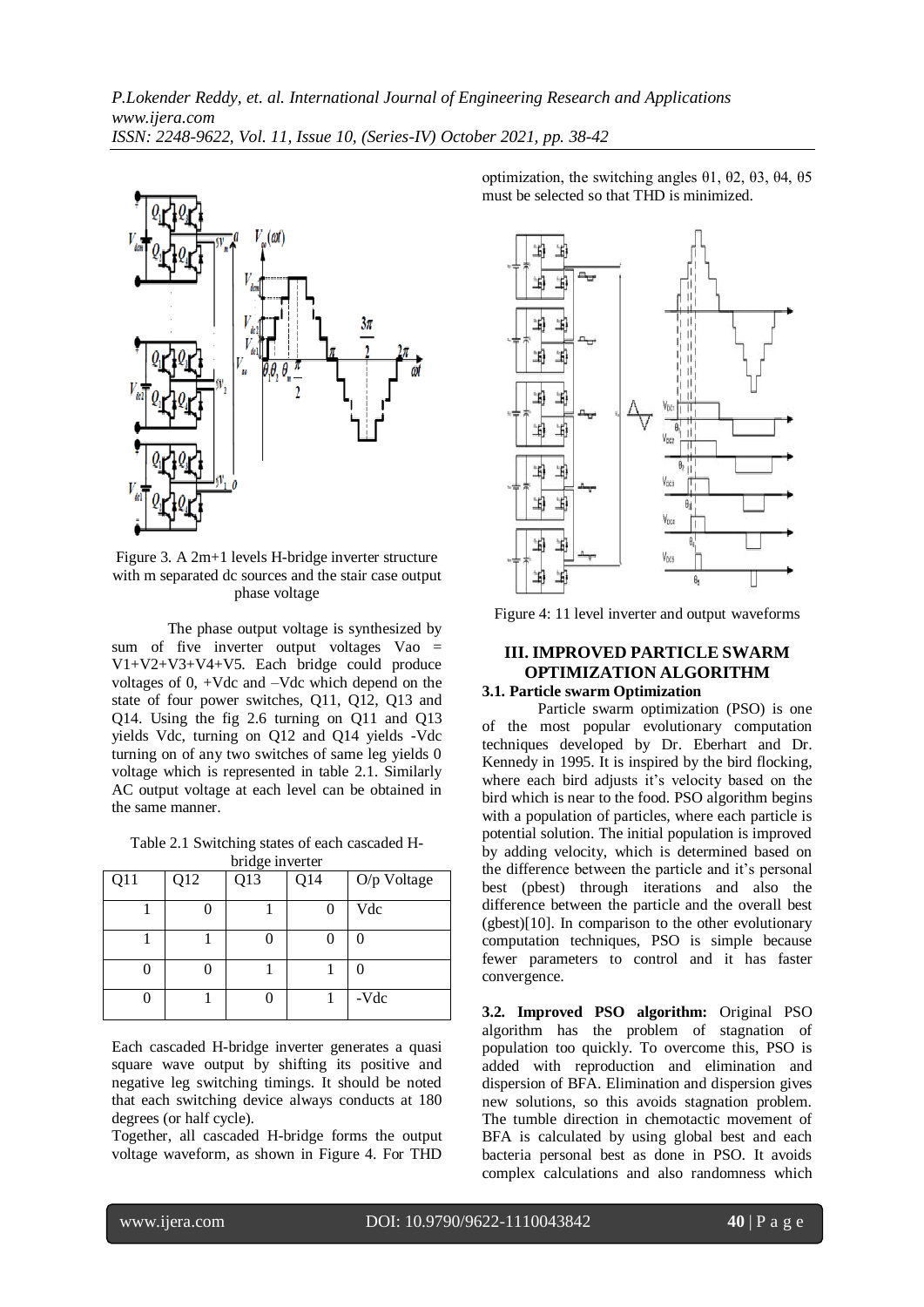*P.Lokender Reddy, et. al. International Journal of Engineering Research and Applications www.ijera.com ISSN: 2248-9622, Vol. 11, Issue 10, (Series-IV) October 2021, pp. 38-42*

delay the convergence. In reproduction step, all bacteria, which are gone through chemotactic step, are sorted and best half of bacteria are retained and worst half of bacteria die. To reduce the chance to trap in local minimum, which is the case in PSO algorithm, certain number of replicated bacteria is randomly dispersed in to the search space at a certain rate. This measure can increase the rate of achieving optimal solution and avoid premature convergence.

#### **IV. PROPOSED APPROACH**

Step 1: Develop simulink model for 11 level cascaded H-bridge inverter as shown in Figure 5. Set the parameters of the BFA and PSO.

Step 2: Choose initial population of bacteria randomly.

Step 3: Elimination dispersion loop,  $l=l+1$ ,  $k=0$ .

Step 4: Reproduction loop:  $k=k+1$ ,  $j=0$ .

Step 5: Chemotaxis loop:  $j=j+1$ , Check the bacteria for the constraints.

Step 6: Get the fitness value (THD) from 11 level Cascaded H-bridge inverter. Perform tumble by adding random vector to the bacteria. Calculate the fitness, if it is better than previous, perform swim for swim size otherwise use Differential Evolution to update position of bacteria. If the maximum number of chemotactic steps (Nc) is reached go to next step, otherwise go to step 5 and continue.

Step 7: Sort the bacteria according to their fitness. Remove the worst half of the population and replace them with the best half. If maximum number of reproduction steps(Nre) is reached go to nextstep otherwise go to step 4 and continue.

Step 8: Eliminate the bacteria with new one with the probability of Ped i.e if a random number is greater than Ped. If maximum number of elimination and dispersion steps is reached go to next step otherwise go to step 3 and continue.

Step 9: Print the results.



Figure 5: Simulink model of Cascaded H-bridge 11 level inverter.

## **V. RESULTS AND DISCUSSION:**

The simulations are done in MATLAB 2016a. Population size is taken as 20. the algorithm is run for 100 iterations.

Table 1: Optimum switching angles obtained by  $\overline{P}$ 

| rov    |         |         |         |         |  |  |  |
|--------|---------|---------|---------|---------|--|--|--|
|        |         |         |         |         |  |  |  |
| 5.4916 | 16.6844 | 28.5874 | 42.0592 | 59.4625 |  |  |  |

The optimum switching angles provided by the proposed algorithm are shown in Table 1.

The voltage waveforms of the multi level inverter are shown in Figure 6. The THD by FFT analysis is shown in Figure 7. Each Vdc value is taken as 50V. Fundamental voltage is 259.6 and THD of the voltage is 7.5%. The convergence characteristics are shown in Figure 8.